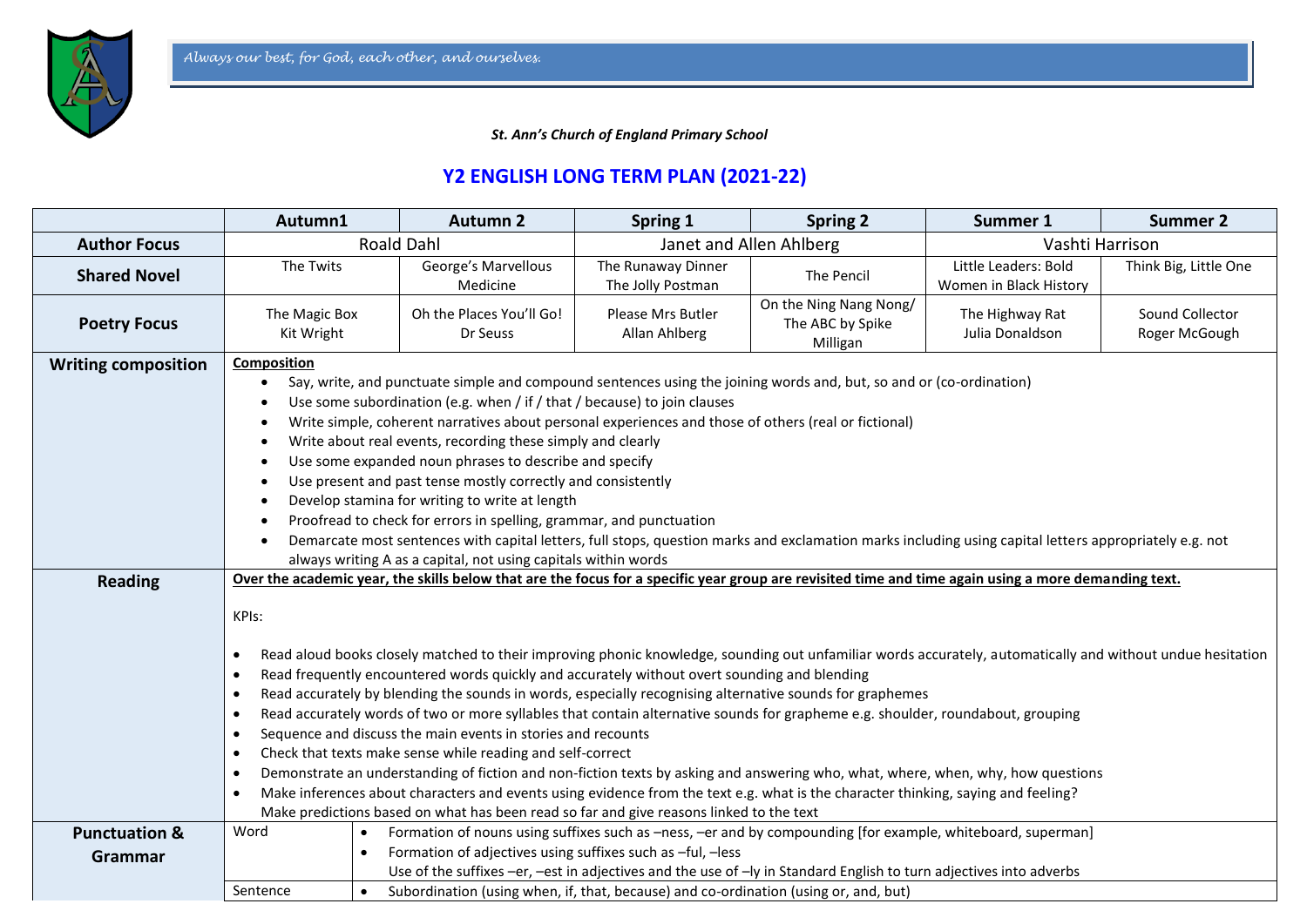|                         | Expanded noun phrases for description and specification [for example, the blue butterfly, plain flour, the man in the moon]<br>How the grammatical patterns in a sentence indicate its function as a statement, question, exclamation or command |  |  |  |  |  |
|-------------------------|--------------------------------------------------------------------------------------------------------------------------------------------------------------------------------------------------------------------------------------------------|--|--|--|--|--|
|                         | Text<br>Correct choice and consistent use of present tense and past tense throughout writing<br>$\bullet$                                                                                                                                        |  |  |  |  |  |
|                         | Use of the progressive form of verbs in the present and past tense to mark actions in progress [for example, she is drumming, he was<br>shouting]                                                                                                |  |  |  |  |  |
|                         | Punctuation<br>Use of capital letters, full stops, question marks and exclamation marks to demarcate sentences<br>$\bullet$<br>Commas to separate items in a list                                                                                |  |  |  |  |  |
|                         | Apostrophes to mark where letters are missing in spelling and to mark singular possession in nouns [for example, the girl's name]                                                                                                                |  |  |  |  |  |
|                         | Terminology for<br>$\bullet$<br>noun, noun phrase                                                                                                                                                                                                |  |  |  |  |  |
|                         | pupils<br>statement, question, exclamation, command<br>$\bullet$                                                                                                                                                                                 |  |  |  |  |  |
|                         | compound, suffix<br>$\bullet$                                                                                                                                                                                                                    |  |  |  |  |  |
|                         | adjective, adverb, verb<br>٠                                                                                                                                                                                                                     |  |  |  |  |  |
|                         | tense (past, present)                                                                                                                                                                                                                            |  |  |  |  |  |
|                         | apostrophe, comma                                                                                                                                                                                                                                |  |  |  |  |  |
| <b>Phonics/Spelling</b> | <b>Spelling</b>                                                                                                                                                                                                                                  |  |  |  |  |  |
|                         | Segment spoken words into phonemes and represent these by graphemes, spelling many of these words correctly and making phonically-plausible<br>٠<br>attempts at others                                                                           |  |  |  |  |  |
|                         | Can spell over 90% of common exception words from Y1 and Y2<br>I can spell correctly by sounding out words                                                                                                                                       |  |  |  |  |  |
|                         |                                                                                                                                                                                                                                                  |  |  |  |  |  |
|                         | I can spell words including letter blends that sound the same but are spelt differently (including common homophones) (eg. their/there, two/to/too)                                                                                              |  |  |  |  |  |
|                         | I can spell my red words (eg. because, behind, climb, every)                                                                                                                                                                                     |  |  |  |  |  |
|                         | I can spell more contractions and words with the possessive apostrophe (eg. can't/didn't/hasn't/ I'll, Dad's hair/the girl's ball)<br>I know the difference between homophones and near homophones                                               |  |  |  |  |  |
|                         | (eg. here/hear, there/their/they're, one/won, quite/quiet)                                                                                                                                                                                       |  |  |  |  |  |
|                         |                                                                                                                                                                                                                                                  |  |  |  |  |  |
|                         | <b>Specifics</b>                                                                                                                                                                                                                                 |  |  |  |  |  |
|                         | The dg sound spelt as ge and dge at the end of words, and sometimes spelt as g elsewhere in words before e, i and y<br>1.                                                                                                                        |  |  |  |  |  |
|                         | The s sound spelt c before e, i and y<br>2.                                                                                                                                                                                                      |  |  |  |  |  |
|                         | The n sound spelt kn and (less often) gn at the beginning of words<br>3.<br>4.                                                                                                                                                                   |  |  |  |  |  |
|                         | The r sound spelt wr at the beginning of words<br>The I or el sound spelt - le at the end of words                                                                                                                                               |  |  |  |  |  |
|                         | The I or el sound spelt -el at the end of words<br>6.                                                                                                                                                                                            |  |  |  |  |  |
|                         | The I or el sound spelt -al at the end of words<br>7.                                                                                                                                                                                            |  |  |  |  |  |
|                         | Words ending in il                                                                                                                                                                                                                               |  |  |  |  |  |
|                         | 9. The I sound spelt $-y$ at the end of words                                                                                                                                                                                                    |  |  |  |  |  |
|                         | 10. Adding -es to nouns and verbs ending in -y                                                                                                                                                                                                   |  |  |  |  |  |
|                         | 11. Adding -ed, -ing, -er and -est to a root word ending in -y with a consonant before it                                                                                                                                                        |  |  |  |  |  |
|                         | 12. Adding -ed, -ing, -er and -est to a root word ending in -e with a consonant before it                                                                                                                                                        |  |  |  |  |  |
|                         | 13. Adding -ing, -ed, -er, -est, and -y to one syllable words ending in a single consonant letter after a single vowel letter                                                                                                                    |  |  |  |  |  |
|                         | 14. The or sound spelt a before I and II                                                                                                                                                                                                         |  |  |  |  |  |
|                         | 15. The u sound spelt o                                                                                                                                                                                                                          |  |  |  |  |  |